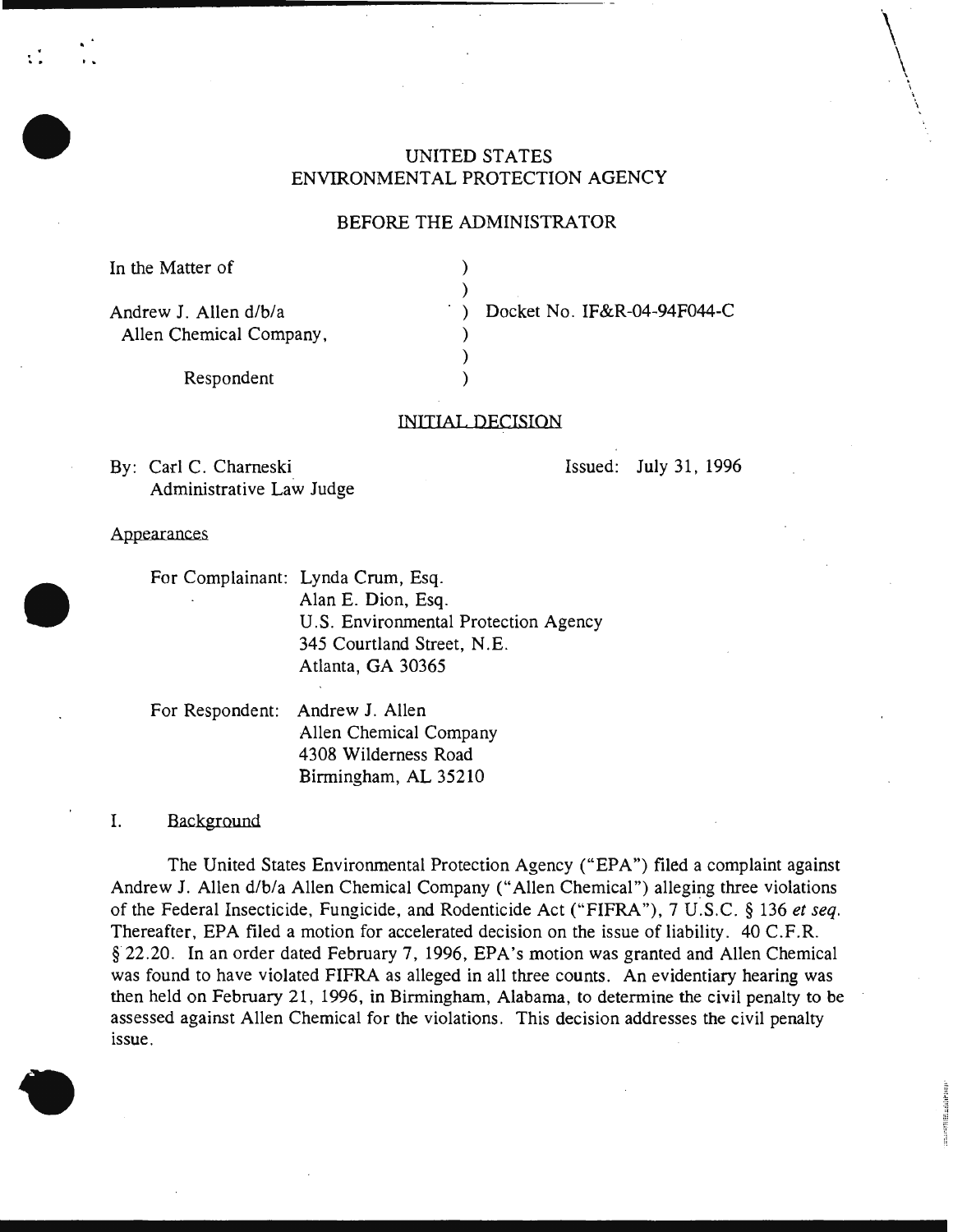#### II. The Violations

. .

> Allen Chemical committed three violations of Section 12(a)(1)(A) of FIFRA, 7 U.S.C. § 136 $j(a)(1)(A)$ , in its sale of "Allen Root Control", an unregistered pesticide.<sup>1</sup> Section 12(a)(1)(A) provides that it is unlawful for any person to distribute or sell any pesticide that is not registered under Section 3(a) of FIFRA. 7 U.S.C. § 136a(a).

Count I involves Allen Chemical's sale of Allen Root Control to the Water and Wastewater Department, City of Avon Park, Florida, on March 24, 1993. Count II involves the sale of this product to the City of Piedmont, Water, Gas, and Sewer Board, Piedmont, Alabama, on May 28, 1993. Count III involves the sale of Allen Root Control to the Sylacauga Housing Authority, Sylacauga, Alabama, on June 1, 1993. As previously held, each of these sales constituted a violation of Section  $12(a)(1)(A)$  of FIFRA and is the subject of the present penalty action.

### III. Determination Of The Civil Penalty

Section 14(a)(1) of FIFRA, 7 U.S.C. § 136l(a)(1), provides for the assessment of a civil penalty of up to \$5,000 for the distribution or sale of a pesticide that is not registered pursuant to Section 3(a). EPA initially sought a \$4,000 penalty for each of-the violations set forth in Counts I, II, and III. Complainant has subsequently reduced to \$3,000 the amount of penalty sought for each violation.<sup>2</sup> Accordingly, EPA now seeks civil penalties against Allen Chemical totaling \$9,000. Compl. Br. at 3.

Section 14(a)(4), 7 U.S.C. § 136l(a)(4), sets forth the factors that are to be considered by this court in determining the appropriate penalty for a Section  $12(a)(1)(A)$  violation. Those factors are "the size of the business of the person charged, the effect on the person's ability to continue in business, and the gravity of the violation."

<sup>2</sup> EPA based its proposed penalty reduction upon the fact that Allen Chemical was a small-sized business, and not medium-sized as initially believed. In that regard, referring to Dun and Bradstreet reports admitted into evidence as Complainant's Exhibits 3, 4, and 5, EPA acknowledges that Allen Chemical employed less than five people. Thus, it is considered a small business pursuant to EPA's "Interim Policy on Compliance Incentives for Small Businesses." See Compl. Br. at 10-11.



<sup>&</sup>lt;sup>1</sup> Allen Root Control is designed to remove roots and other types of vegetation obstructing sewer lines. Tr. 97. The label on Allen Root Control in part states: "Root • Control provides a simple and inexpensive means of removing from sewers the roots of trees and shrubs which have penetrated the joints of underground conduits in their search for food and water." See February 7, 1996, order granting partial accelerated decision, at 2.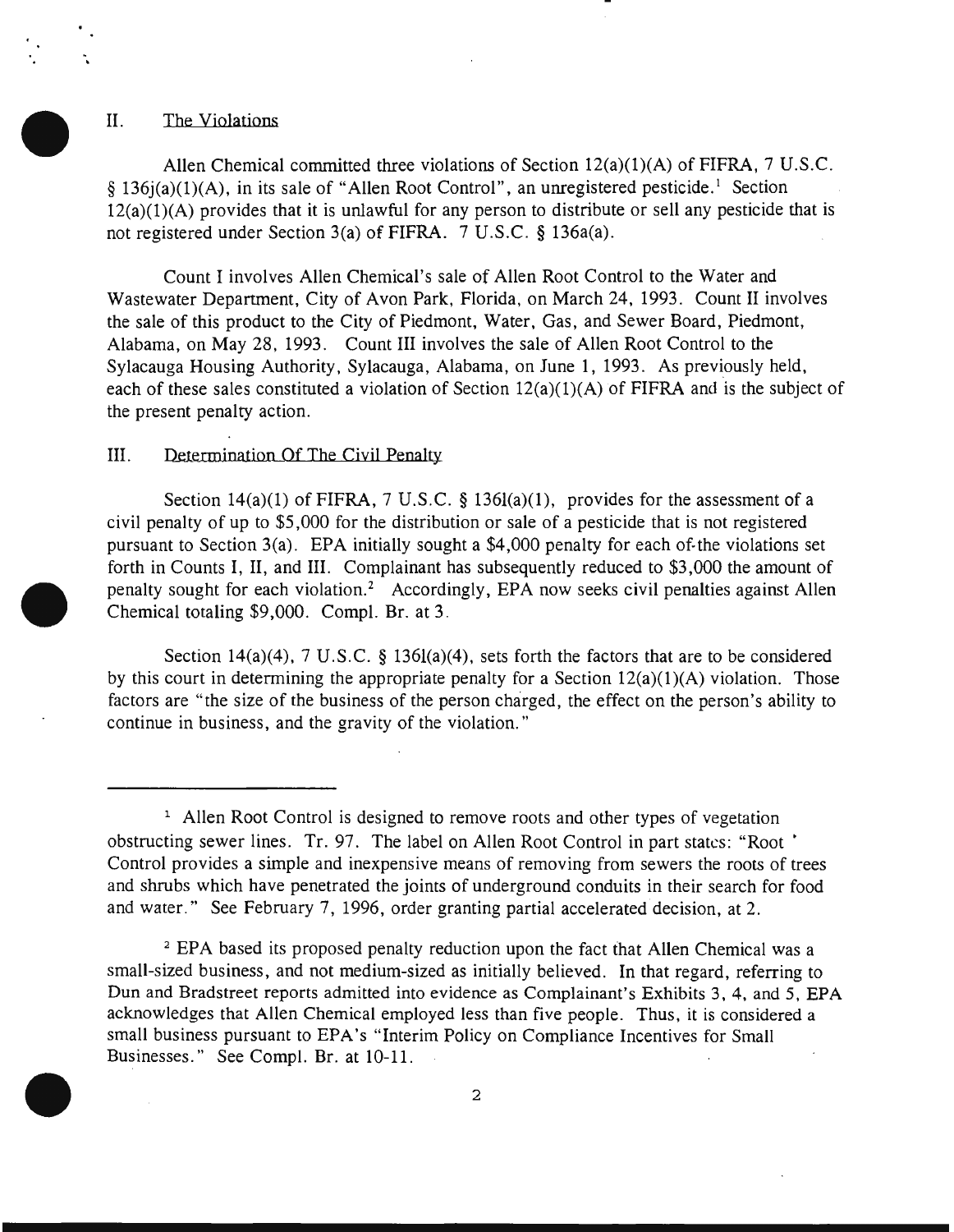In determining the penalty amount to seek in this case, complainant EPA followed the guidelines contained in its "Enforcement Response Policy for the Federal Insecticide, Fungicide, and Rodenticide Act" (the "ERP"). Compl. Ex. 2. The results of EPA's application of theses ERP guidelines are set forth in the Agency's FIFRA Civil Penalty Calculation Worksheet. Compl. Ex. 1.

Applying the ERP guidelines, EPA determined that each of the three violations involved in this case warranted a base penalty of \$3,000. EPA reached that determination upon concluding that each of the three counts involved what it termed a level 2 violation, and the fact that Allen Chemical was a small business. See Compl. Br. at 12-13. After calculating a \$3,000 base penalty, EPA continued its penalty assessment process by next determining whether, under the particular facts of this case, an upward or downward adjustment of the penalty was warranted. In making that determination, EPA considered the toxicity of Allen Root Control, the pesticide's harm to human health, its environmental harm, Allen Chemical's compliance history, as well as the respondent's culpability for the violations. On the basis of these considerations, EPA concluded that no adjustment to the \$3,000 per violation penalty was warranted. See Compl. Br. at 14-17.

Upon measuring the facts of this case against the statutory penalty criteria of FIFRA Section 14(a)(4), this court finds that EPA's proposed civil penalty is excessive. Given the information provided by complainant in its Enforcement Response Policy calculation and considering the applicable FIFRA statutory penalty criteria, a \$1,000 civil penalty for each of the three violations is the appropriate sanction.

In that regard, inasmuch as EPA concedes that Allen Chemical is a small business, the civil penalty determination in this case primarily turns on "the effect on the person's ability to continue in business" and "the gravity of the violation" Section  $14(a)(4)$  statutory criteria.

#### A. Allen Chemical's Ability To Continue In Business

In the initial stages of a proceeding, a respondent's ability to pay a penalty, *i.e.*, its ability to continue in business, may be presumed. If, however, the respondent places the ability to pay in issue, the EPA "must show as part of its prima facie case that it considered the appropriateness of the proposed penalty in light of the penalty's effect on respondent's ability to continue in business." In re James C Lin and Lin Cubing, Inc , FIFRA Appeal No. 94-2 (EAB, Dec. 6, 1994), Vol. 5 Environ. Admin. Dec. at 599, citing In re New Waterbury, Ltd.., TSCA Appeal No. 93-2 (EAB, Oct. 20, 1994), Vol. 5 Environ. Admin. Dec. at 529.

At the hearing in this case, Andrew J. Allen, the owner of Allen Chemical Company, testified that his company is no longer in business. Mr. Allen stated: " ... I have no business anymore. I closed it up three weeks ago because of not being able to make a living at it anymore and because of my ability to work. My physical and mental condition has put me in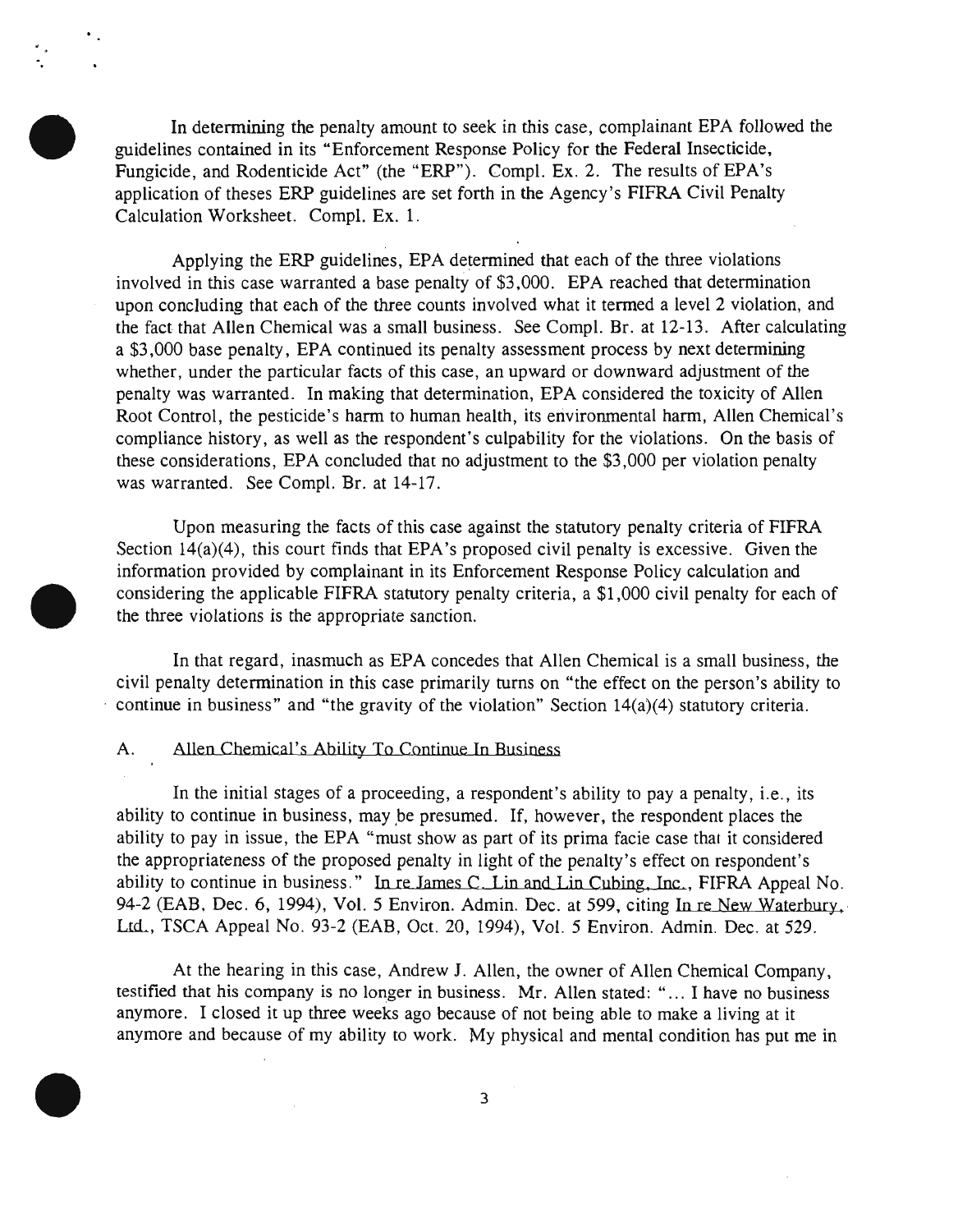a condition that I cannot exert the energy required to be productive." Tr. 99-100. Mr. Allen's testimony is sufficient to put in issue his ability to pay a civil penalty in this matter.<sup>3</sup>

EPA takes issue with Mr. Allen's testimony. First, it submits that respondent has provided "absolutely no documentation" to support the assertion that the company has closed its doors. Compl. Br. at 22-24. Second, EPA cites to the Dun & Bradstreet business information reports which comprise Complainant's Exhibits 3, 4, and 5 as showing that Allen Chemical had projected annual sales of \$350,000 in 1994. There is, however, no annual sales information for the years 1995 and 1996. Ibid.<sup>4</sup>

Admittedly, there is not a great deal of evidence in the record regarding Allen Chemical's ability to pay a civil penalty. On the one hand, respondent has failed to show that it is no longer in business and is unable to pay any penalty. On the other hand, while complainant EPA has shown that Allen Chemical is able to pay a penalty, it has failed to show that the proposed \$9,000 penalty is the appropriate amount. The answer as to the appropriate penalty amount lies somewhere in between. That answer rests in large measure upon consideration of the gravity of the violation criteria of FIFRA Section 14(a)(4), discussed below.

#### B. The Gravity Of The Violation

-.

Robert Stryker, a senior life scientist in EPA's pesticide section, testified on behalf of the complainant as to the gravity of the involved FIFRA violations.<sup>5</sup> Referring to the

4 Sometime after the hearing in this case, however, Allen Chemical submitted to EPA the 1995 personal income tax return of Andrew J. Allen and Betty A. Allen. Apparently this was an effort by respondent to show an inability to pay the proposed penalty and thus obtain from EPA a more favorable penalty calculation under the Enforcement Response Policy procedure. See Tr. 100-102. The parties are in substantial disagreement as to what this posthearing financial information means. For example, part of this disagreement involves the numbers and types of automobiles owned by Mr. Allen, as well as whether the respondent owns or rents his home. Because this document was not admitted into evidence, nor was it even provided to the court as part of the parties' post-hearing submissions, the parties' arguments as to what it contains are not being considered in the resolution of this case.

<sup>5</sup> Mr. Stryker is an EPA regional expert on pesticides for inspector training and case development. Tr. 13. He performed the penalty calculations in this case appearing in Complainant's Exhibit 1, the FIFRA Penalty Calculation Worksheet. Tr. 26.

4

<sup>&</sup>lt;sup>3</sup> Although the ability to pay issue was raised for the first time at the hearing, inasmuch as respondent is appearing *pro se* and no objection has been made by EPA as to timeliness, this issue is properly before the court.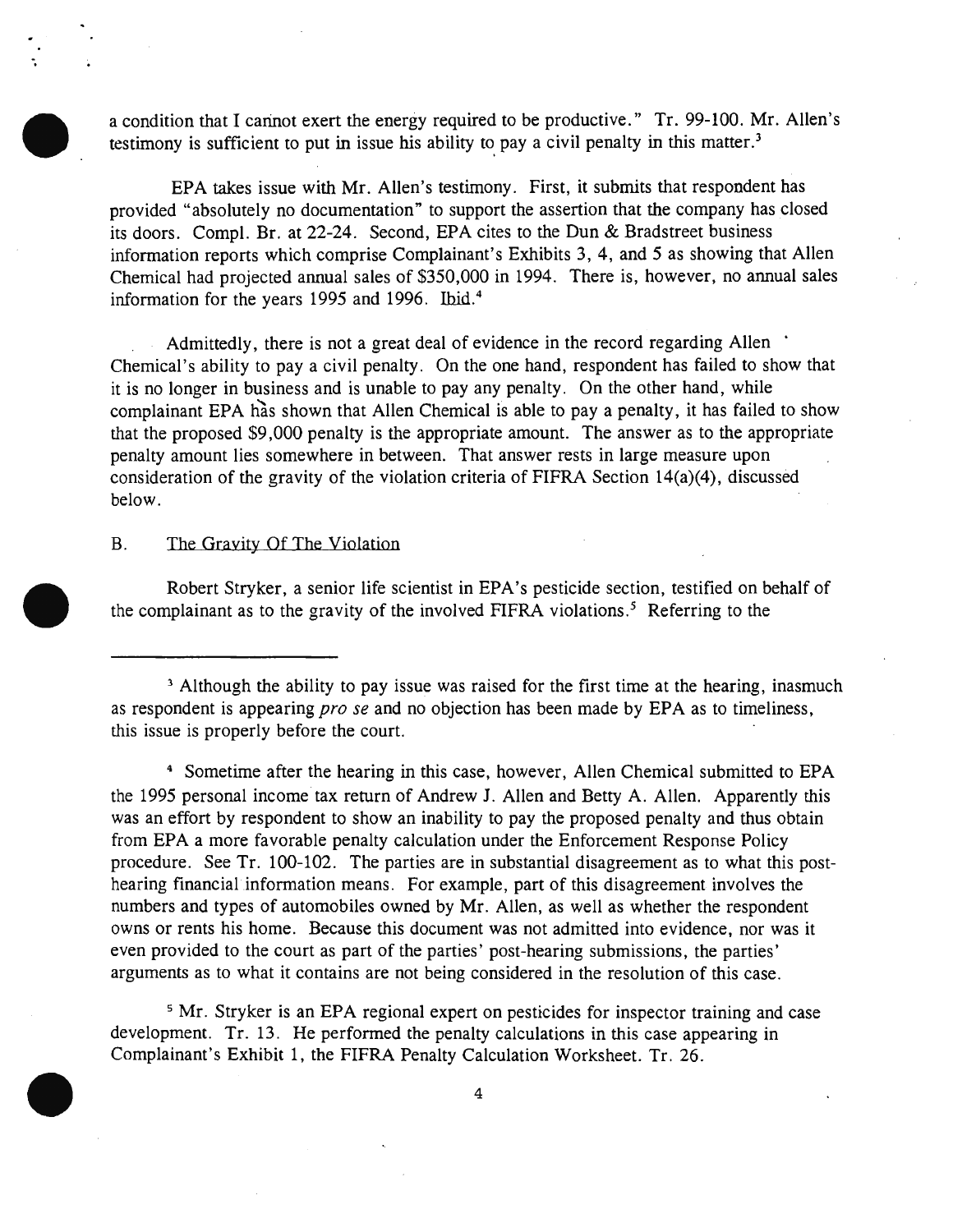provisions contained in 40 C.F.R. Part 160, Mr. Stryker stated that there is a large amount of data that must be obtained before a pesticide can be registered with EPA. Tr. 16-17.<sup>6</sup> Stryker stated further that the Part 160 data includes consideration as to the effect of the pesticide's toxicity factors upon human health and the environment. Ibid.

..

With respect to the pesticide at issue here, Allen Root Control, the active ingredient identified was copper sulfate. Tr. 53-54. Copper sulfate is employed for the most part as a fungicide in a number of primarily aquatic uses. Tr. 57. According to EPA's expert witness, Stryker, copper sulfate has an  $LD_{50}$  "up around four hundred milligrams per kilogram." In other words, this chemical has "a lethal dose concentration to a test animal of fifty percent death of fifty milligrams per kilogram." Tr. 54. Stryker added that because copper sulfate has an  $LD_{50}$ , it qualifies as a Category II product under the toxicity table contained in 40 C.F.R. § 156.10. Tr. 51-54. While Toxicity Category I is the most hazardous category, Toxicity Category II products are required to bear on the front panel, the signal word "Warning". 40 C.F.R. § 156.10(i)(B).

Stryker was unable to provide more specific testimony as to the hazards posed by copper sulfate in this case as EPA did not have a statement listing the percentage of active ingredients in Allen Root Control. Tr. 55-58.<sup>7</sup> Nonetheless, his testimony is sufficient to establish that this Toxicity Category II chemical does indeed pose a potential threat to human health and to the environment.

In its defense, Allen Chemical argues that sulfuric acid and caustic soda are sold on the market for removing roots and that neither one is required to be registered pursuant to Section 3(a) of FIFRA. Tr. 95-98. Whether Allen Chemical is raising this argument as a defense to the alleged violations, or as a reason for lowering the proposed penalty, it is beside the point. First, it already has been held that Allen Chemical violated FIFRA by failing to register the product, Allen Root Control. Second, it has been established that copper sulfate is an active ingredient in Allen Root Control and that copper sulfate is a Toxicity Category II chemical which presents certain health and environmental dangers. Moreover, there is very little evidence in this case regarding the ingredients and uses of sulfuric acid and caustic soda,

<sup>&</sup>lt;sup>7</sup> Stryker based his testimony regarding the potential human and environmental harm posed by copper sulfate upon information obtained from the Pest Bank and the Farm Chemical Handbook. Tr. 57.



<sup>6 40</sup> C.F.R. Part 160 is titled, "Good Laboratory Practice Standards". Section 160.1(a) explains its scope: "This part prescribes good laboratory practices for conducting studies that support or are intended to support applications for research or marketing permits for pesticide products regulated by the EPA. This part is intended to assure the quality and integrity of data submitted pursuant to sections 3, 4, 5, 8, 18 and 24(c) of [FIFRA]. ''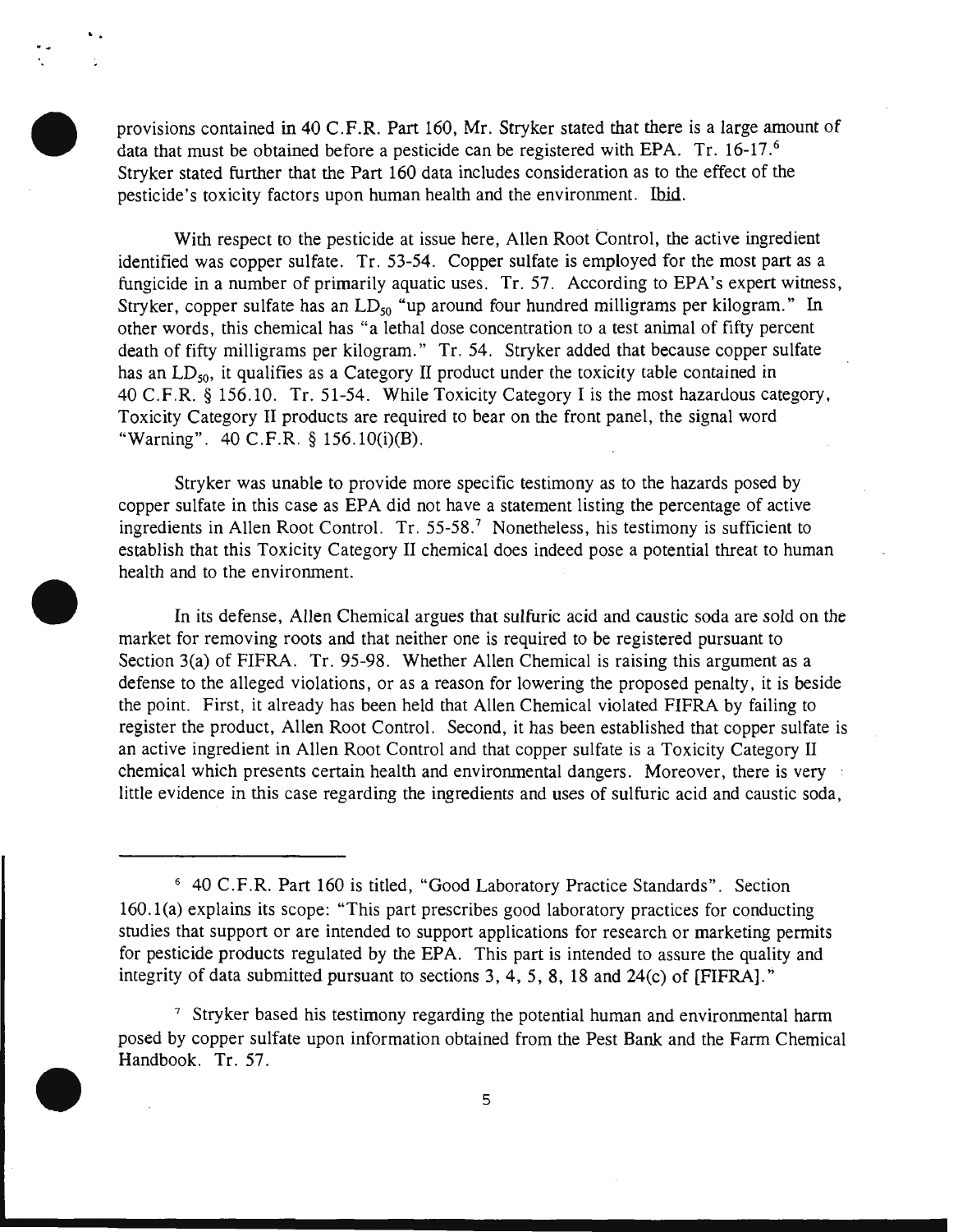and Allen Chemical simply has not shown that the make-up and uses of those products has a bearing on this case.

In addition, Allen Chemical argues that it did not register Allen Root Control as required by FIFRA because it had not been notified by the product's manufacturer that it had to do so. In that regard, Mr. Allen testified that since 1972 he has registered between 40 to 50 products with EPA. He added that the factory that makes these products informs him when the products must be registered and that all he does is to fill out a sub-registration form. In fact, Mr. Allen stated that EPA registration helps to sell a product because of consumer interest in its being so registered. Tr. 89-90, 92.

EPA disputes this contention arguing that given the respondent's experience in the chemical industry, and given the fact that it had previously registered 40 to 50 products with EPA, that it certainly should have known that a product containing copper sulfate likewise had to be registered under FIFRA. Compl. Br. at 17; Tr. 60-62. EPA is correct. Nonetheless, the respondent's negligence in failing to register Allen Root Control is reduced by the fact that it had in the past relied upon the manufacturer's determination as to when a product had to be registered with EPA and apparently had done so here, as well as the fact that Allen Chemical had never previously been cited for violating FIFRA.

### IV: Conclusion

 $\zeta \rightarrow \lambda$ 

The facts of this case establish that a \$1,000 civil penalty is the appropriate sanction for each of the three FIFRA violations. This penalty assessment takes into account the size of Allen Chemical, its ability to pay, and, in particular, the gravity of the violations. While EPA established that a civil penalty was warranted in this case, it failed to provide sufficient facts to substantiate the \$3,000 per violation penalty proposal calculated pursuant to its FIFRA Enforcement Response Policy.